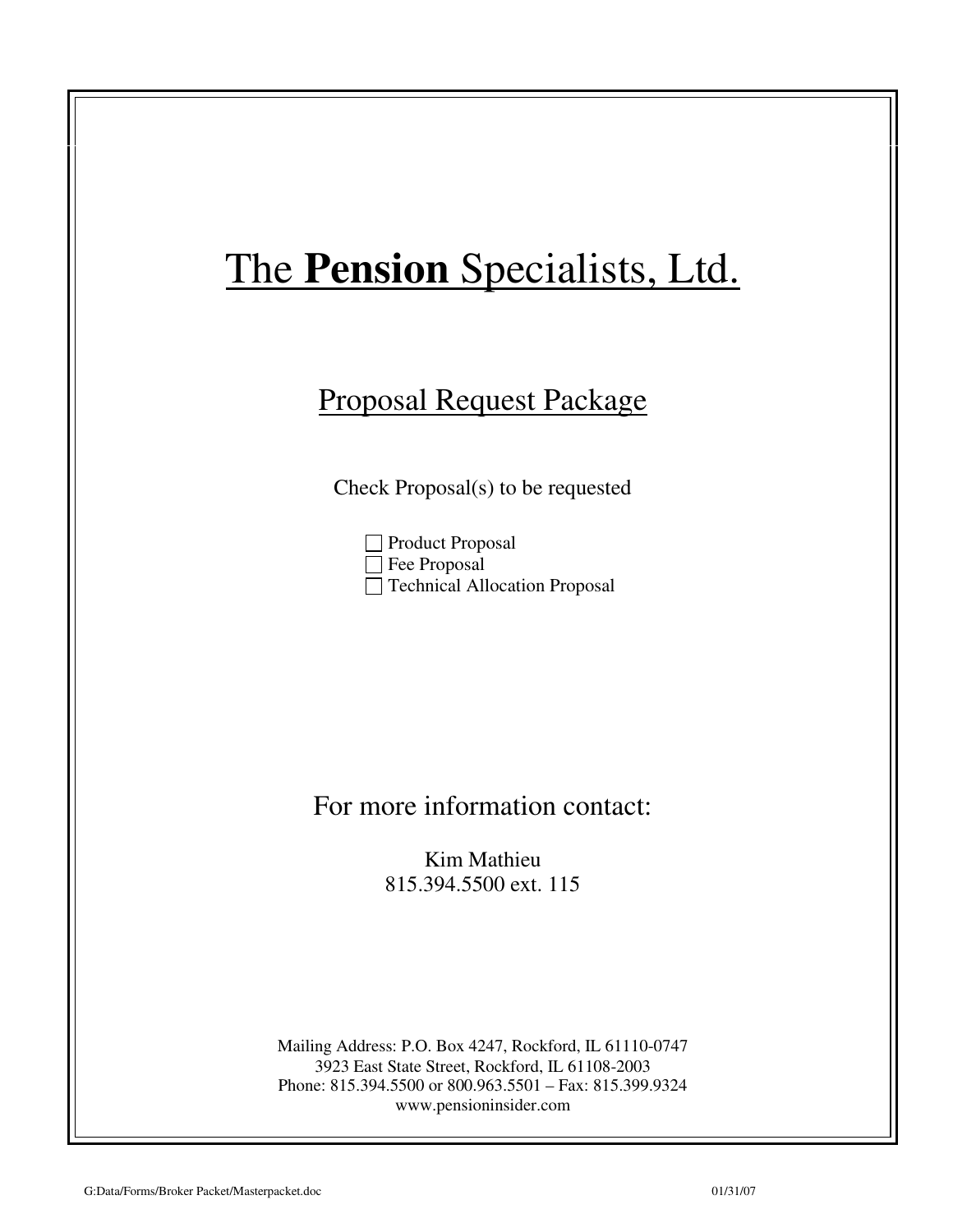## **Table of Contents**

| The <b>Pension</b> Specialists, Ltd.      |    |
|-------------------------------------------|----|
| <b>Service Pricing Philosophies</b>       | 2  |
| Business Data / General Information       | 4  |
| Business Date / Plan Information          | 5. |
| <b>Qualified Plan Takeover Checklist</b>  | 6  |
| <b>Other Business or Affiliated Group</b> |    |
| Objectives                                | 8  |
| <b>Employee Census Information</b>        |    |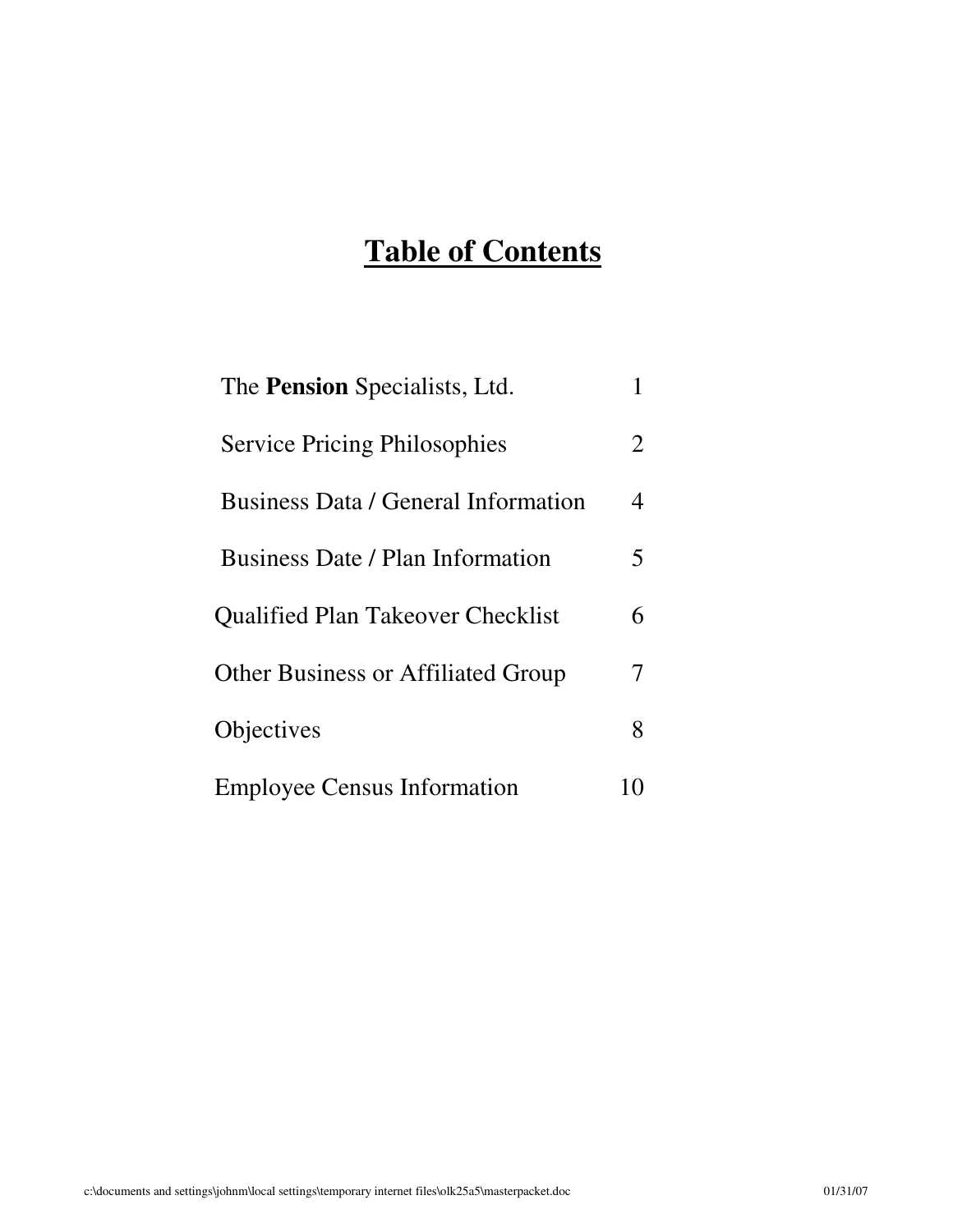## The **Pension** Specialists, Ltd. (TPS) Retirement Plan Third Party Administrator

### Service Pricing Philosophies

#### **TPS pricing mission**:

"To provide aggressively competitive pricing while maintaining high quality service."

#### **TPS pricing goal:**

"To provide the high quality service our clients desire at the lowest possible price." Revenues must be enough to provide quality staff and to give the staff the resources needed to deliver high quality service. Revenues must provided resources to improve service through the addition of technological advances and system enhancements. Our clients will be those that are focused on value. They will seek quality pro-active advice and attentive responsive service, as opposed to the lowest possible price.

#### **Pricing strategy:**

"To custom price each client's service to assure the client is paying the lowest price for the service provided, while maximizing the net value each client receives."

#### **Comparing the competition:**

#### *Straight hourly rate method.*

Clients don't like this "open check book" approach. Actual fees usually end up far exceeding quotes. Clients pay for the inefficiency of the service provider. Clients don't like bad surprises. Clients are forced to haggle over fees.

#### *Base fee plus a per participant fee method.*

Price becomes excessive as the number of plan participant's increases. Counting is troublesome. Clients needing excess service pay too little, non-demanding clients pay too much. "Efficient Clients" subsidize "inefficient clients."

#### **The TPS customized pricing model:**

TPS closely reviews its role in each engagement. Major pricing factors include: 1.) The services and service level the Client desires. 2.) The ability of the Client's staff to support TPS. 3.) The Client's ability to use technology. 4.) The ability of the Client's investment Broker to support TPS 5.) The ability of the client's Investment Company to support TPS. The more support we receive, the lower the price.

 Using these factors we develop an annual base fee using hourly rates from \$60.00 to \$150.00 per hour. The more hours anticipated, the less is charged per hour (Similar to a volume discount). The base fee quote is guaranteed. The base fee is increased annually by a factor of 2.5% to 5% to reflect increasing costs. Client base fees are often reviewed and decreased, as the relationship becomes more efficient. Clients with complex plans requiring high service, with little ability to provide support or use technology, using inexperienced Brokers and convoluted investment plans will pay more. We are proud that we rarely receive complaints or requests for billing adjustments or decreases.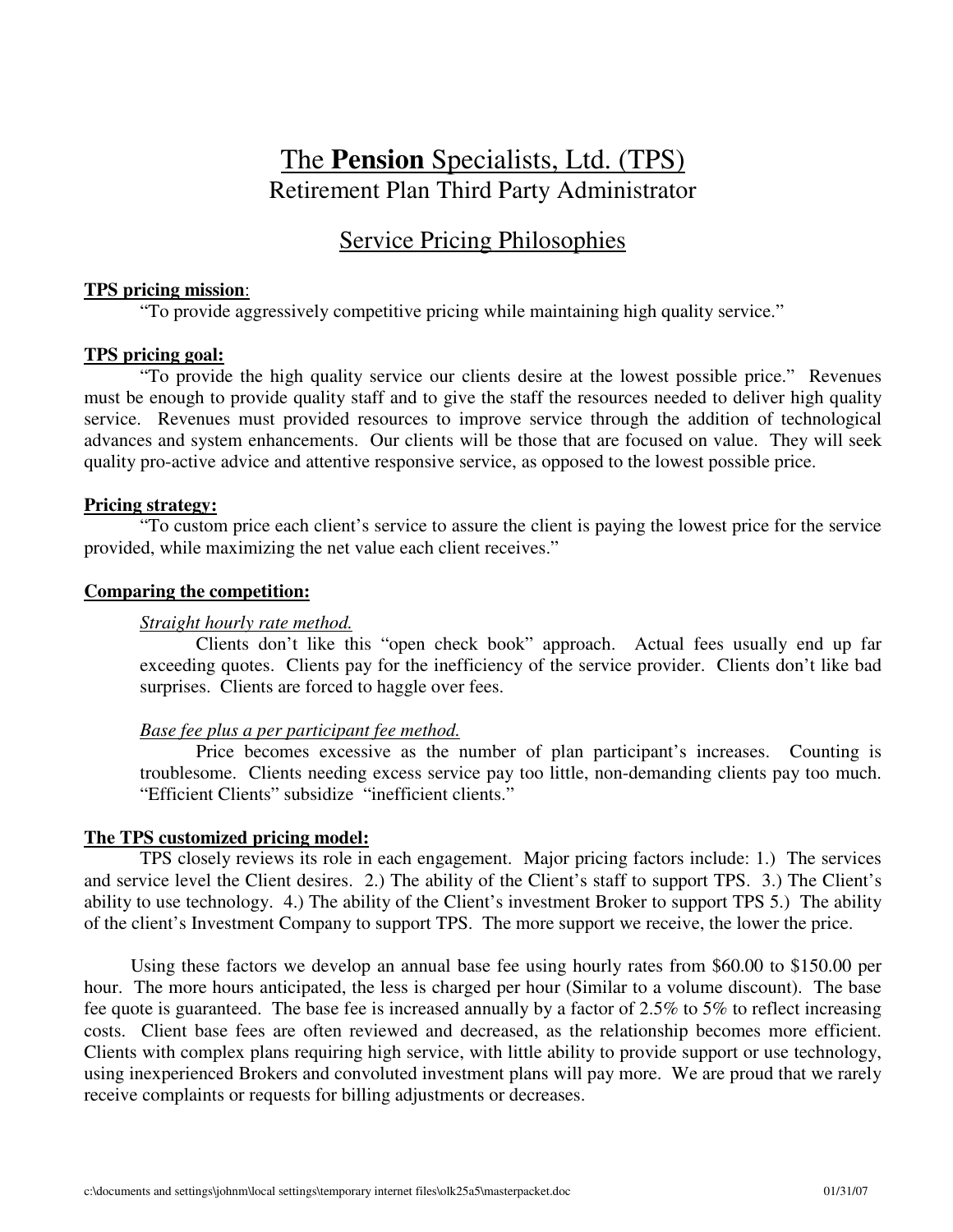#### **Pricing estimate examples:**

- a) A one time non-repeat two hour service will be billed \$300.00
- b) A one time non-repeat ten hour service will be billed \$1,250.00
- c) An ongoing engagement requiring five hours per year will be billed \$500.00
- d) An on going engagement requiring ten hours per year will b billed \$800.00
- e) An ongoing engagement requiring twenty hours per year will be billed \$1,500.00
- f) An ongoing engagement requiring forty house per year will be billed \$2,800.00
- g) An ongoing engagement requiring eighty hours per year will be billed \$4,800.00

#### **The TPS base fee versus additional TPS fees:**

The TPS base fee is intended to cover all of the costs of measurable and standard plan processing tasks. This includes processing, verifying and proofing remittances, preparing periodic plan valuations, processing participant enrollments, processing employee participation election changes, and preparation of periodic management, participant and government agency reports. Additional TPS fees are intended to cover non-measurable, unanticipated and non-standard administrative tasks that may arise. All of these additional services are clearly identified in our "Client Engagement Letter." The more common additional tasks are distributions, loan applications, loan maintenance, hardship withdrawals, and IRS forms 945 and 1099R. Most additional services are billed out at a flat fee for the task while more complex additional services are billed hourly at rates ranging from \$60.00 to \$150.00 per hour.

| <b>Employer paid additional services fee examples:</b>  | <b>Price</b>             |
|---------------------------------------------------------|--------------------------|
|                                                         |                          |
| Distributions (Defined Compensation & Defined Benefits) | $$58.00 - $135.00$       |
| Hardship distribution                                   | \$125.00                 |
| In-service distribution                                 | \$50.00                  |
| Qualified domestic relations order (QDRO) distribution  | \$50.00                  |
| (QDRO) adjudication. TPS arranges with outside counsel  | \$150.00                 |
| (By outside counsel)                                    |                          |
| Plan amendment including SPD and notice                 | \$150.00                 |
|                                                         |                          |
| <b>Employee paid additional services fee examples:</b>  | <b>Price</b>             |
| Loan application                                        | \$125.00                 |
| Loan administration billed for each month outstanding   | \$6.25/month outstanding |

Fees listed above are for example only. Fees may be changed at any time. Please refer to a Specimen or Actual Client Engagement Letter for more information about billing.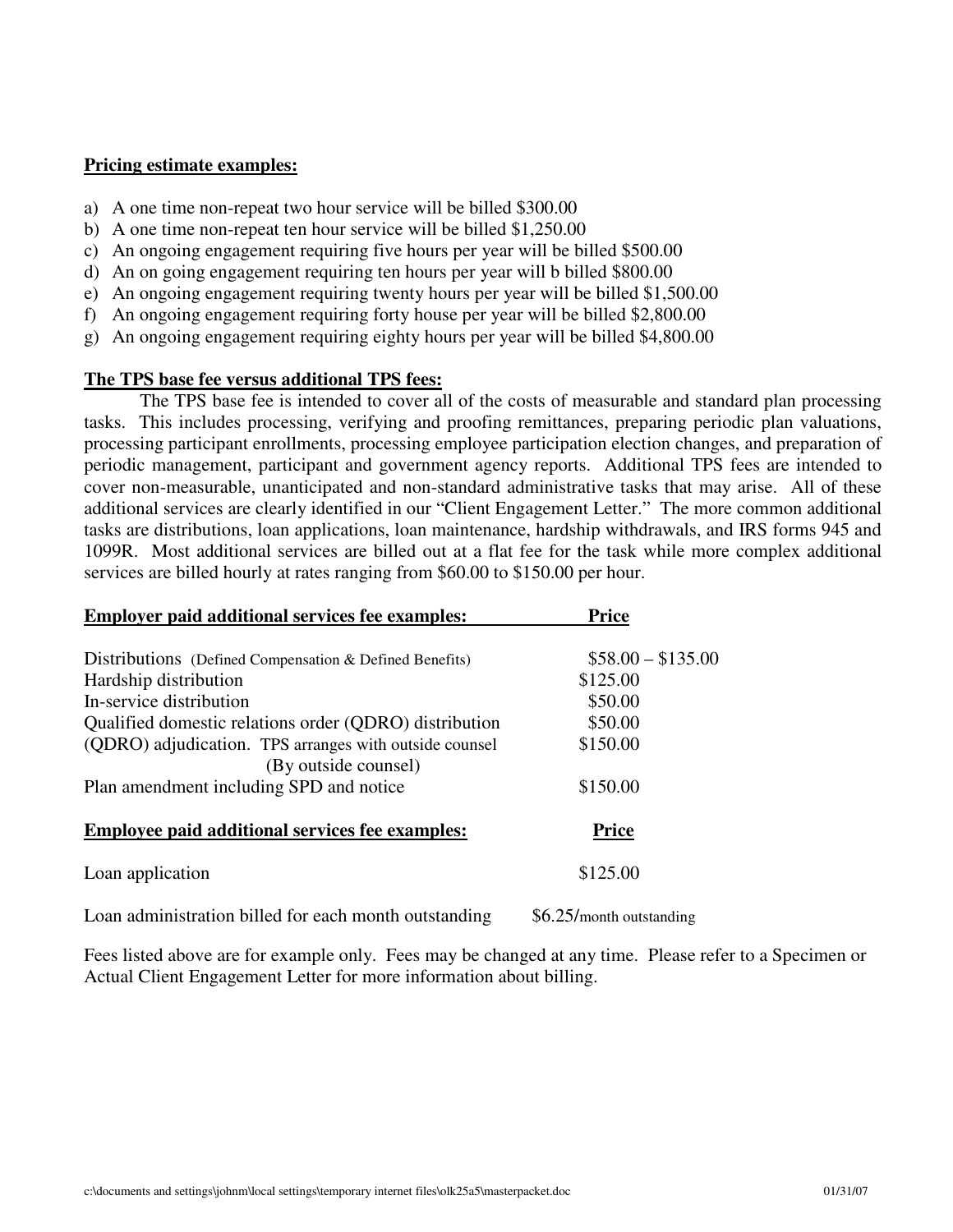|                                                                                                                                                                                                                                                                                                            |                                                       | <u>The Pension Specialists, Ltd.</u><br><b>Business Data / General Information</b> |                                                                                                                       |                                                           |  |  |  |  |
|------------------------------------------------------------------------------------------------------------------------------------------------------------------------------------------------------------------------------------------------------------------------------------------------------------|-------------------------------------------------------|------------------------------------------------------------------------------------|-----------------------------------------------------------------------------------------------------------------------|-----------------------------------------------------------|--|--|--|--|
| Name of Business:                                                                                                                                                                                                                                                                                          | Est. Date:<br><u> 1989 - Johann Barbara, martin a</u> |                                                                                    |                                                                                                                       |                                                           |  |  |  |  |
| <b>Contact Name:</b>                                                                                                                                                                                                                                                                                       |                                                       |                                                                                    |                                                                                                                       |                                                           |  |  |  |  |
| Address:                                                                                                                                                                                                                                                                                                   |                                                       |                                                                                    |                                                                                                                       |                                                           |  |  |  |  |
| County:                                                                                                                                                                                                                                                                                                    |                                                       |                                                                                    |                                                                                                                       |                                                           |  |  |  |  |
| City, State, Zip:                                                                                                                                                                                                                                                                                          |                                                       |                                                                                    |                                                                                                                       |                                                           |  |  |  |  |
| Phone:                                                                                                                                                                                                                                                                                                     | $\begin{pmatrix} 1 & 1 \\ 1 & 1 \end{pmatrix}$        |                                                                                    |                                                                                                                       | Fax: $($ $)$                                              |  |  |  |  |
|                                                                                                                                                                                                                                                                                                            |                                                       |                                                                                    |                                                                                                                       | Business year end: $\frac{1}{(12/31, 6/30, \text{etc.})}$ |  |  |  |  |
|                                                                                                                                                                                                                                                                                                            | $(Mo$ ./day)                                          |                                                                                    |                                                                                                                       |                                                           |  |  |  |  |
| <b>Business Data:</b>                                                                                                                                                                                                                                                                                      |                                                       | FEIN:                                                                              | <u> 1989 - Johann Stein, fransk konge og det forskellige og det forskellige og det forskellige og det forskellige</u> |                                                           |  |  |  |  |
| $\Box$ Corporation<br>LLP                                                                                                                                                                                                                                                                                  |                                                       | $\Box$ S-Corporation (Sub-S)<br>Sole Proprietorship                                | $\Box$ LLC                                                                                                            | Professional Corporation                                  |  |  |  |  |
|                                                                                                                                                                                                                                                                                                            | Nonprofit Organization                                | Partnership                                                                        |                                                                                                                       |                                                           |  |  |  |  |
| List ownership information below:                                                                                                                                                                                                                                                                          |                                                       |                                                                                    |                                                                                                                       |                                                           |  |  |  |  |
| <b>Owner's Name</b>                                                                                                                                                                                                                                                                                        | $\%$                                                  | <b>Employee?</b>                                                                   | <b>Trustee</b>                                                                                                        | <b>Title</b>                                              |  |  |  |  |
|                                                                                                                                                                                                                                                                                                            |                                                       | $\Box$ Yes $\Box$ No                                                               |                                                                                                                       |                                                           |  |  |  |  |
|                                                                                                                                                                                                                                                                                                            |                                                       | $\Box$ Yes $\Box$ No                                                               |                                                                                                                       |                                                           |  |  |  |  |
|                                                                                                                                                                                                                                                                                                            |                                                       | $\Box$ Yes $\Box$ No                                                               |                                                                                                                       |                                                           |  |  |  |  |
| Are any family relatives employed here? $\Box$ No<br>$\Box$ Yes - If yes, list name and relationship. $\Box$<br>Is the business associated with any other business by common ownership, or by maintaining an affiliated service<br>$\Box$ Yes – If yes, list details on attached form.<br>group? $\Box$ No |                                                       |                                                                                    |                                                                                                                       |                                                           |  |  |  |  |
|                                                                                                                                                                                                                                                                                                            |                                                       | Is there a union with which retirement benefits have been the subject              |                                                                                                                       |                                                           |  |  |  |  |
| of good faith bargaining?                                                                                                                                                                                                                                                                                  |                                                       |                                                                                    | Yes<br>N <sub>o</sub>                                                                                                 |                                                           |  |  |  |  |
|                                                                                                                                                                                                                                                                                                            |                                                       | Does the employer maintain a Section 125 plan (cafeteria plan)?                    | Yes<br>N <sub>0</sub>                                                                                                 |                                                           |  |  |  |  |
| Does the employer currently have a qualified retirement plan?                                                                                                                                                                                                                                              | (Refer to takeover checklist)                         |                                                                                    | Yes<br>No                                                                                                             |                                                           |  |  |  |  |
| Has employer ever had a qualified retirement plan?                                                                                                                                                                                                                                                         |                                                       |                                                                                    | Yes<br>No                                                                                                             |                                                           |  |  |  |  |
| Does employer use services of leased employees?                                                                                                                                                                                                                                                            |                                                       |                                                                                    | Yes<br>No                                                                                                             |                                                           |  |  |  |  |

c:\documents and settings\johnm\local settings\temporary internet files\olk25a5\masterpacket.doc 01/31/07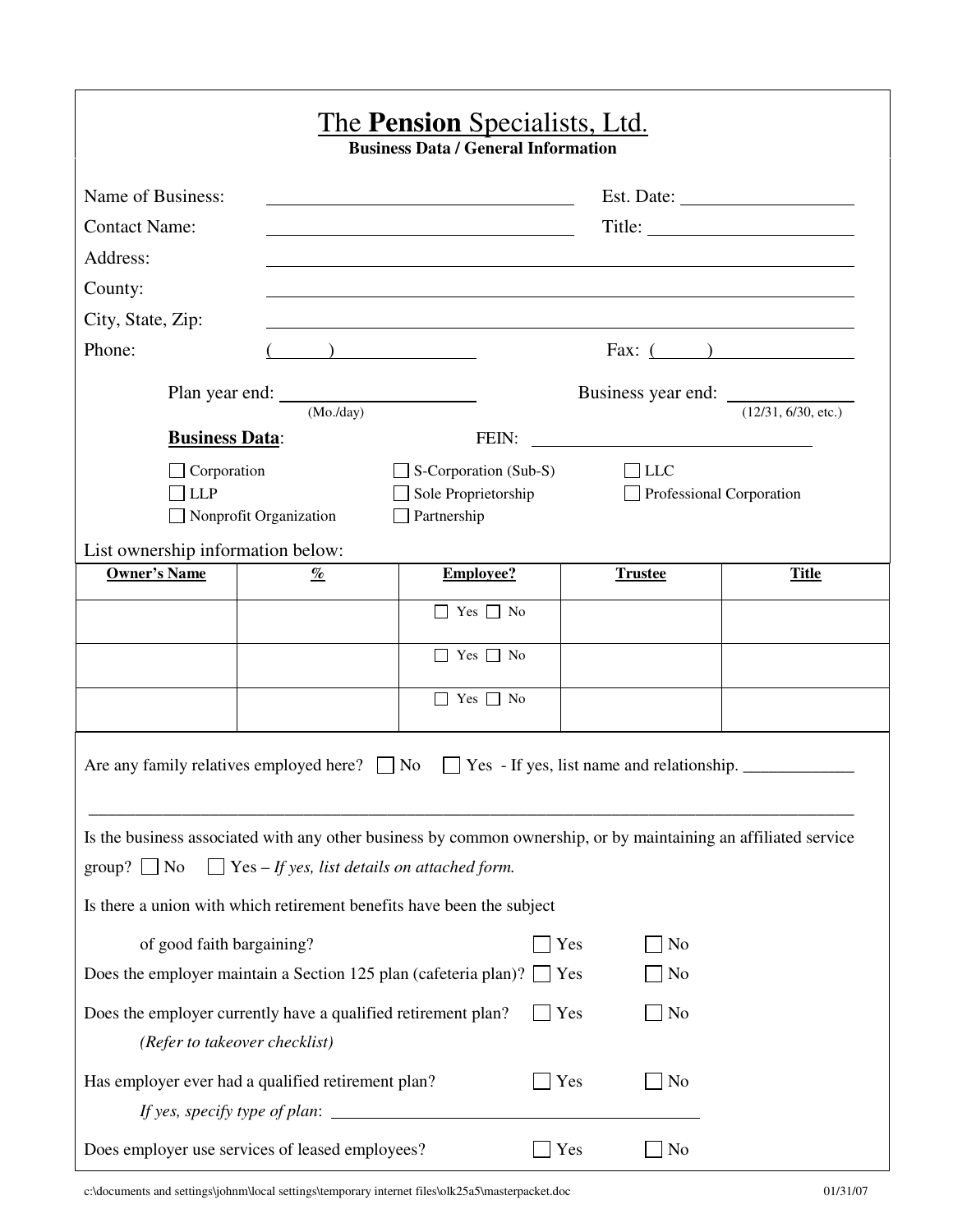| <u>The <b>Pension</b> Specialists, Ltd.</u><br><b>Business Data / Plan Information</b>                       |                                            |                               |                    |                                                             |                                                                                              |  |  |  |
|--------------------------------------------------------------------------------------------------------------|--------------------------------------------|-------------------------------|--------------------|-------------------------------------------------------------|----------------------------------------------------------------------------------------------|--|--|--|
| $\Box$ A NEW PLAN including plan design, plan document, administrative Services and investment contract.     |                                            |                               |                    |                                                             |                                                                                              |  |  |  |
| $\Box$ TAKEOVER an existing plan.                                                                            |                                            |                               |                    |                                                             |                                                                                              |  |  |  |
| Estimated amount of annual recurring contributions during the first                                          |                                            |                               |                    |                                                             |                                                                                              |  |  |  |
| Contract year: Variable \$                                                                                   |                                            |                               |                    |                                                             |                                                                                              |  |  |  |
| Estimated assets available to transfer to the successor investment company during the first six              |                                            |                               |                    |                                                             |                                                                                              |  |  |  |
| Months:                                                                                                      | Variable \$                                |                               |                    |                                                             |                                                                                              |  |  |  |
| Current funding provider:<br>Are surrender charges applicable? $\Box$ Yes $\Box$ No – Estimated amount or %: |                                            |                               |                    |                                                             |                                                                                              |  |  |  |
| Is employer seeking maximum business tax deduction?                                                          |                                            |                               |                    |                                                             |                                                                                              |  |  |  |
|                                                                                                              | $\Box$ Yes                                 | $\Box$ No                     |                    |                                                             | $\Box$ Other – Specify $\Box$                                                                |  |  |  |
| Desired plan type:                                                                                           |                                            |                               |                    |                                                             |                                                                                              |  |  |  |
| $\Box$ Profit Sharing<br>Money Purchase<br>Defined Benefit                                                   | $\Box$ Target benefit<br>$\Box$ Simple IRA | $\Box$ Please call to discuss |                    | $\Box$ 401(k) Profit Sharing<br>Age-weighted Profit Sharing |                                                                                              |  |  |  |
| Will employer provide a matching contribution?                                                               |                                            |                               |                    |                                                             |                                                                                              |  |  |  |
| $\Box$ Yes $\Box$ No                                                                                         |                                            |                               |                    |                                                             | If yes: ________% of the first _________% of each participant's salary deferral contribution |  |  |  |
| Will employer provide a discretionary contribution (profit sharing)?                                         |                                            |                               |                    |                                                             | $\Box$ Yes<br>$\Box$ No                                                                      |  |  |  |
| Does the business wish to commit to a fixed contribution every year?                                         |                                            |                               |                    |                                                             | $\Box$ Yes<br>$\vert$   No                                                                   |  |  |  |
| Who will make investment election?                                                                           |                                            | $\Box$ Trustee                | $\Box$ Participant |                                                             | $\Box$ Other:                                                                                |  |  |  |
| List below names and address of Business Advisors, Accountant, Attorney, Financial Planner, etc.             |                                            |                               |                    |                                                             |                                                                                              |  |  |  |
|                                                                                                              | <b>Business Advisor</b>                    |                               |                    |                                                             | Accountant                                                                                   |  |  |  |
| Name:                                                                                                        |                                            |                               |                    |                                                             |                                                                                              |  |  |  |
| Address:                                                                                                     |                                            |                               |                    |                                                             |                                                                                              |  |  |  |
|                                                                                                              |                                            |                               |                    |                                                             |                                                                                              |  |  |  |
| Phone:                                                                                                       | Attorney                                   |                               |                    |                                                             | <b>Financial Planner</b>                                                                     |  |  |  |
| Name:                                                                                                        |                                            |                               |                    |                                                             |                                                                                              |  |  |  |
| Address:                                                                                                     |                                            |                               |                    |                                                             |                                                                                              |  |  |  |
| Phone:                                                                                                       |                                            |                               |                    |                                                             |                                                                                              |  |  |  |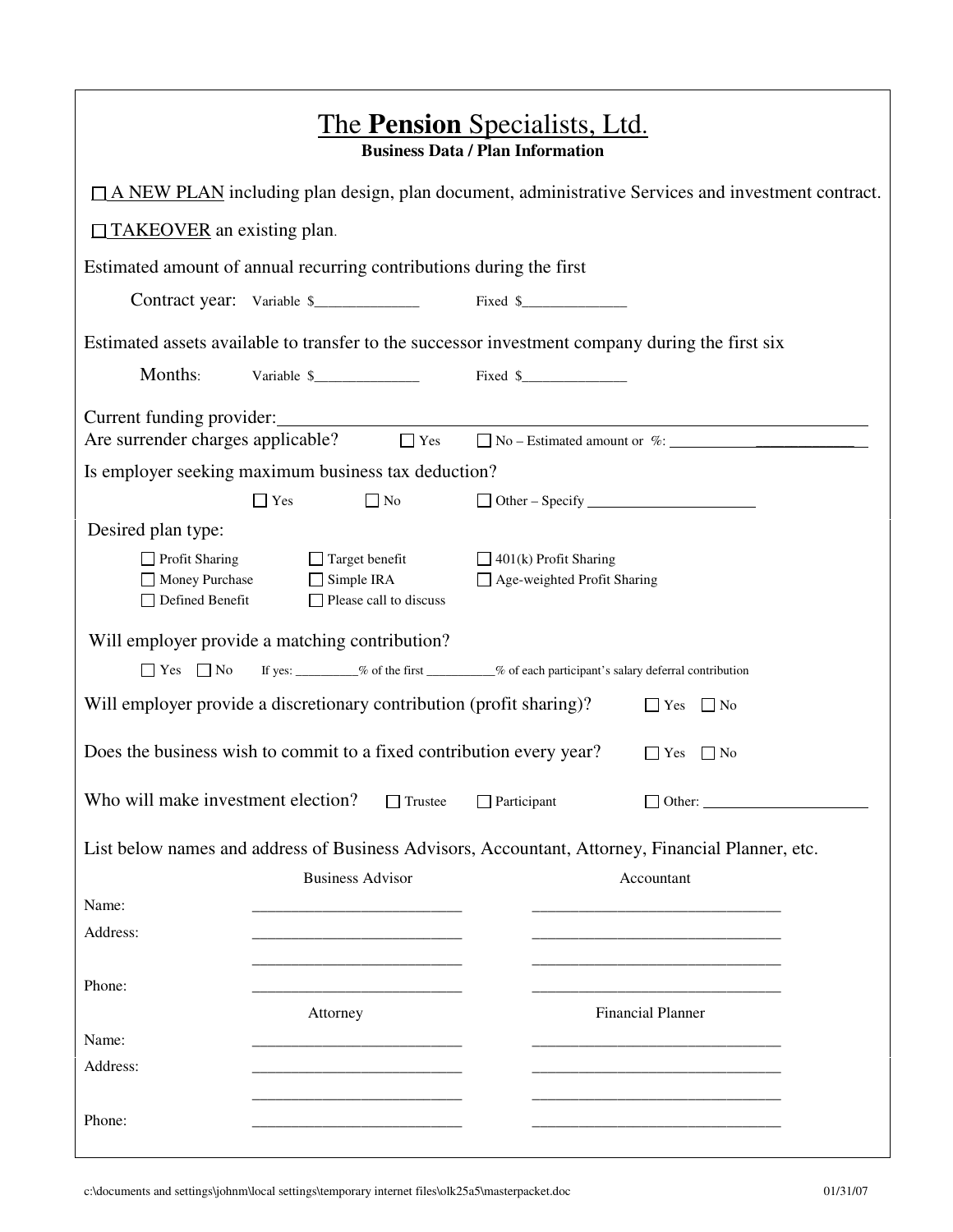|                                                                                                                                        | We will not begin processing until requested information has been received.                                                                                                                                                             |                                                                                                                         |
|----------------------------------------------------------------------------------------------------------------------------------------|-----------------------------------------------------------------------------------------------------------------------------------------------------------------------------------------------------------------------------------------|-------------------------------------------------------------------------------------------------------------------------|
| <b>Type of Plan:</b>                                                                                                                   |                                                                                                                                                                                                                                         |                                                                                                                         |
| Profit Sharing                                                                                                                         | Target benefit                                                                                                                                                                                                                          | $401(k)$ Profit Sharing                                                                                                 |
| $\Box$ Money Purchase                                                                                                                  | $\Box$ Age-weighted Profit Sharing                                                                                                                                                                                                      | Defined Benefit                                                                                                         |
| $\Box$ Simple IRA                                                                                                                      | $Other$ <u>contains and the set of the set of the set of the set of the set of the set of the set of the set of the set of the set of the set of the set of the set of the set of the set of the set of the set of the set of the s</u> |                                                                                                                         |
|                                                                                                                                        | <b>Current year census information for ALL employees:</b>                                                                                                                                                                               |                                                                                                                         |
| Employee Name                                                                                                                          | <b>Birth Date/Sex</b>                                                                                                                                                                                                                   | Hire Date                                                                                                               |
| Title/Position                                                                                                                         | <b>Work Status</b>                                                                                                                                                                                                                      | <b>Annual Compensation</b>                                                                                              |
| <b>Termination Date</b>                                                                                                                | Owner %                                                                                                                                                                                                                                 | <b>Annual Hours Worked</b>                                                                                              |
| $\Box$ Disbursements<br>$\Box$ Receipts                                                                                                | $\Box$ Stockholders $\Box$ Employee Officers                                                                                                                                                                                            | $\Box$ Family member's that are employed by the company.<br>Contributions (Dates & Amounts) $\Box$ Insurance Cash Value |
| <b>Current year:</b><br>$\Box$ Copy of Fiduciary Bond<br><b>Employer Identification Number:</b><br><b>Trust Identification Number:</b> |                                                                                                                                                                                                                                         | $(to\ be\ assigned,\ if\ new)$                                                                                          |
| Business Code (6 digit):                                                                                                               |                                                                                                                                                                                                                                         |                                                                                                                         |
| <b>Takeover Checklist</b><br><b>Prior Trust Document</b>                                                                               |                                                                                                                                                                                                                                         | Adoption Agreement                                                                                                      |
| <b>Determination Letter</b>                                                                                                            |                                                                                                                                                                                                                                         | Amendments                                                                                                              |
| Prior year financial statements                                                                                                        |                                                                                                                                                                                                                                         | Prior year valuation including                                                                                          |
|                                                                                                                                        | Participant account balances by source of contributions                                                                                                                                                                                 |                                                                                                                         |
|                                                                                                                                        | Participant distributions for 5 preceding years                                                                                                                                                                                         |                                                                                                                         |
| Participant vesting                                                                                                                    |                                                                                                                                                                                                                                         |                                                                                                                         |
|                                                                                                                                        | Government 5500 Forms with all Schedules filed for prior plan year                                                                                                                                                                      |                                                                                                                         |
| Comments for future processing:                                                                                                        |                                                                                                                                                                                                                                         |                                                                                                                         |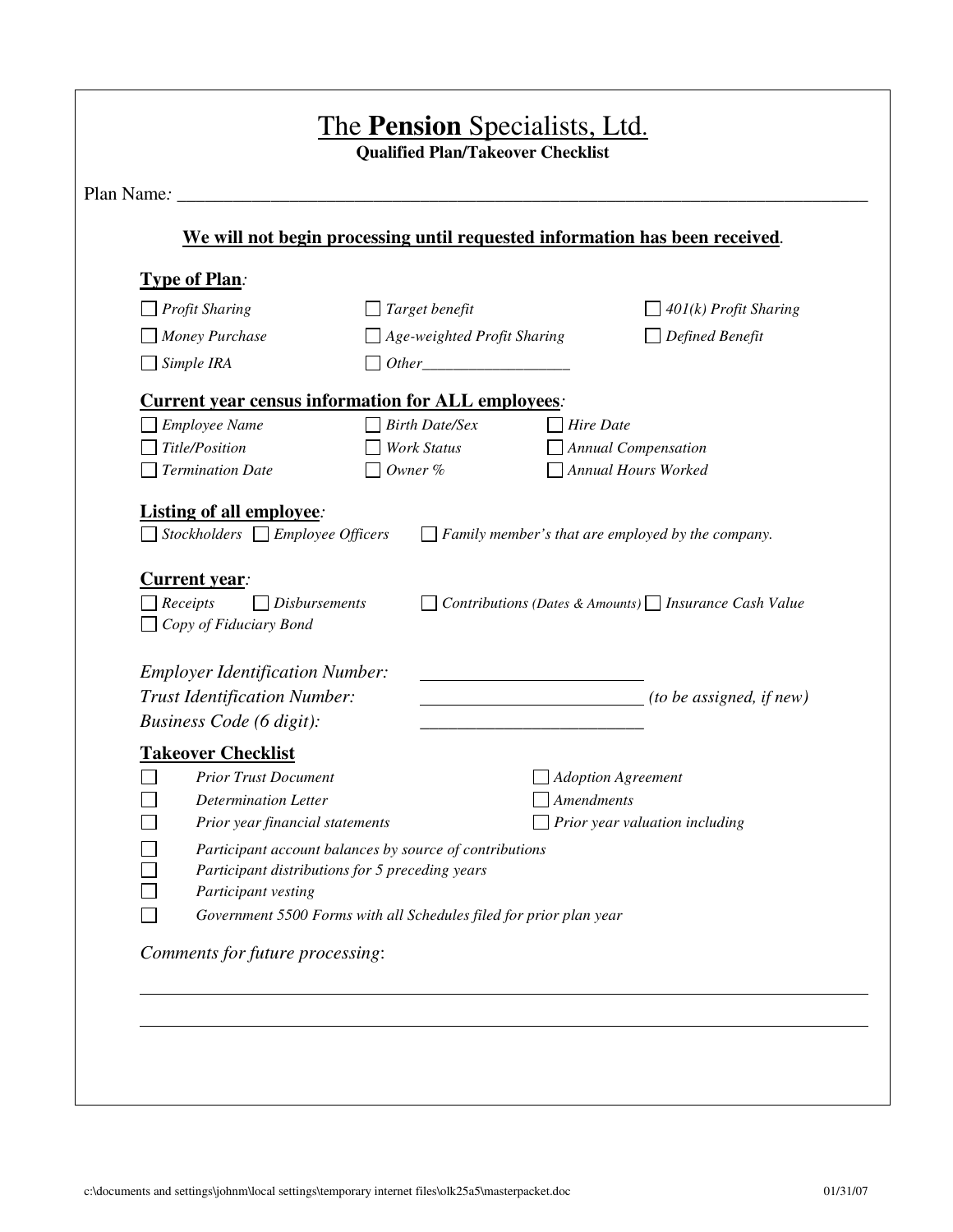**Other Business or Affiliated Group** 

| Owner's Name         | $\overline{\mathcal{O}_{\!\!O}}$ | Employee?                                              | Trustee | Title |
|----------------------|----------------------------------|--------------------------------------------------------|---------|-------|
| <b>Business Name</b> |                                  |                                                        |         |       |
|                      |                                  | $\hfill\Box$<br>Yes $\hfill\Box$<br>No                 |         |       |
|                      |                                  | $\hfill\Box$<br>Yes $\hfill\Box$<br>No                 |         |       |
|                      |                                  | $\hfill\Box$<br>Yes $\hfill\Box$<br>No                 |         |       |
|                      |                                  | $\hfill\Box$<br>Yes $\hfill\Box$<br>No                 |         |       |
| <b>Business Name</b> |                                  |                                                        |         |       |
|                      |                                  | $\hfill\Box$<br>Yes $\hfill\Box$<br>No                 |         |       |
|                      |                                  | $\hfill\Box$<br>Yes $\hfill\Box$<br>No                 |         |       |
|                      |                                  | $\hfill\Box$<br>Yes $\hfill\Box$<br>No                 |         |       |
|                      |                                  | $\hfill\Box$<br>Yes $\hfill\Box$<br>No                 |         |       |
| <b>Business Name</b> |                                  |                                                        |         |       |
|                      |                                  | $\hfill\Box$<br>Yes $\hfill\Box$<br>No                 |         |       |
|                      |                                  | $\hfill\Box$<br>Yes $\hfill\Box$<br>No                 |         |       |
|                      |                                  | $\hfill\Box$<br>Yes $\hfill\Box$<br>No                 |         |       |
|                      |                                  | $\hfill\Box$<br>Yes $\hfill\Box$<br>No                 |         |       |
| <b>Business Name</b> |                                  |                                                        |         |       |
|                      |                                  | $\hfill\Box$<br>Yes $\hfill\Box$<br>No                 |         |       |
|                      |                                  | $\hfill\Box$<br>Yes $\hfill\Box$<br>No                 |         |       |
|                      |                                  | $\hfill\Box$<br>Yes $\hfill\Box$<br>No                 |         |       |
|                      |                                  | $\hfill\blacksquare$<br>Yes $\hfill\blacksquare$<br>No |         |       |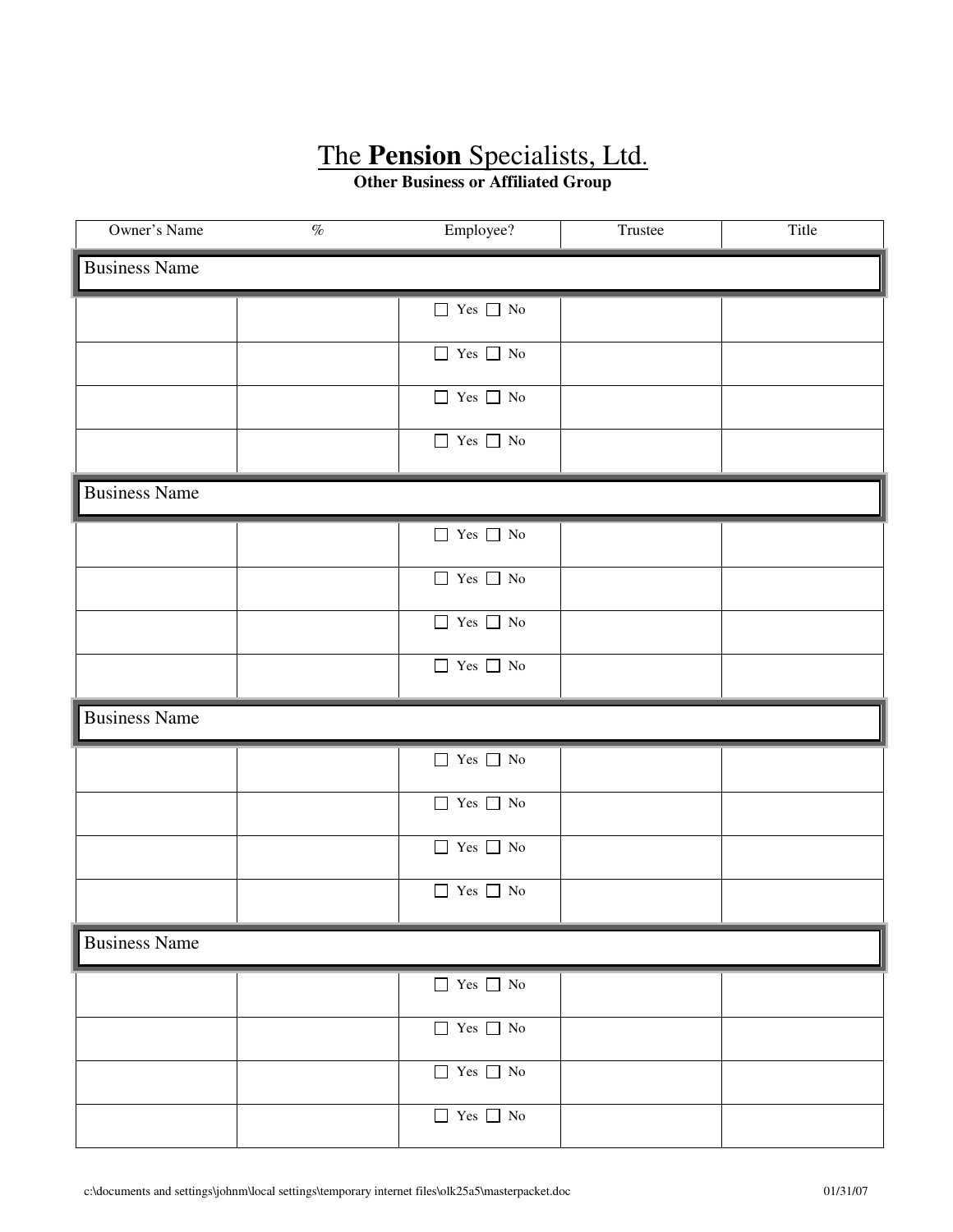### The **Pension** Specialists, Ltd. **Objectives**

| <b>Personal Objectives</b>                                                          | <b>Not</b><br><i>Important</i> | <b>Somewhat</b><br><i>Important</i> | <b>Very</b><br><i>Important</i> | Extremely<br><i>Important</i>        |
|-------------------------------------------------------------------------------------|--------------------------------|-------------------------------------|---------------------------------|--------------------------------------|
|                                                                                     |                                |                                     |                                 |                                      |
| 1.) Maximize tax benefits for owner                                                 |                                |                                     |                                 |                                      |
| 2.) Maximize retirement benefits for<br>owner                                       |                                |                                     |                                 |                                      |
| 3.) Meet retirement income                                                          |                                |                                     |                                 |                                      |
| objective                                                                           |                                |                                     |                                 |                                      |
| 4.) Provide estate liquidity                                                        |                                |                                     |                                 |                                      |
| <b>Business Objectives</b>                                                          | <b>Not</b><br>Important        | <b>Somewhat</b><br><i>Important</i> | <u>Very</u><br>Important        | <b>Extremely</b><br>Important        |
| 5.) Reduce corporate income taxes or<br>net partnership or proprietorship<br>income |                                |                                     |                                 |                                      |
| 6.) Reward key employees                                                            |                                |                                     |                                 |                                      |
| 7.) Motivate employees                                                              |                                |                                     |                                 |                                      |
| 8.) Recruit new employees                                                           |                                |                                     |                                 |                                      |
| 9.) Reduce employee turnover                                                        |                                |                                     |                                 |                                      |
| 10.) Increase employee satisfaction                                                 |                                |                                     |                                 |                                      |
| <b>Altruistic Objectives</b>                                                        | Not<br><i>Important</i>        | Somewhat<br><i>Important</i>        | <b>Very</b><br><i>Important</i> | <b>Extremely</b><br><i>Important</i> |
| 11.) Provide employees with                                                         |                                |                                     |                                 |                                      |
| retirement income                                                                   |                                |                                     |                                 |                                      |
| 12.) Promote employee savings for<br>retirement                                     |                                |                                     |                                 |                                      |
| 13.) Provide employee with a                                                        |                                |                                     |                                 |                                      |
| flexible compensation plan<br>14.) Share business profit with                       |                                |                                     |                                 |                                      |
| employees                                                                           |                                |                                     |                                 |                                      |
| 15.) Share business ownership with<br>employees                                     |                                |                                     |                                 |                                      |
| What Other Important Objectives should be considered?                               |                                |                                     |                                 |                                      |
|                                                                                     |                                |                                     |                                 |                                      |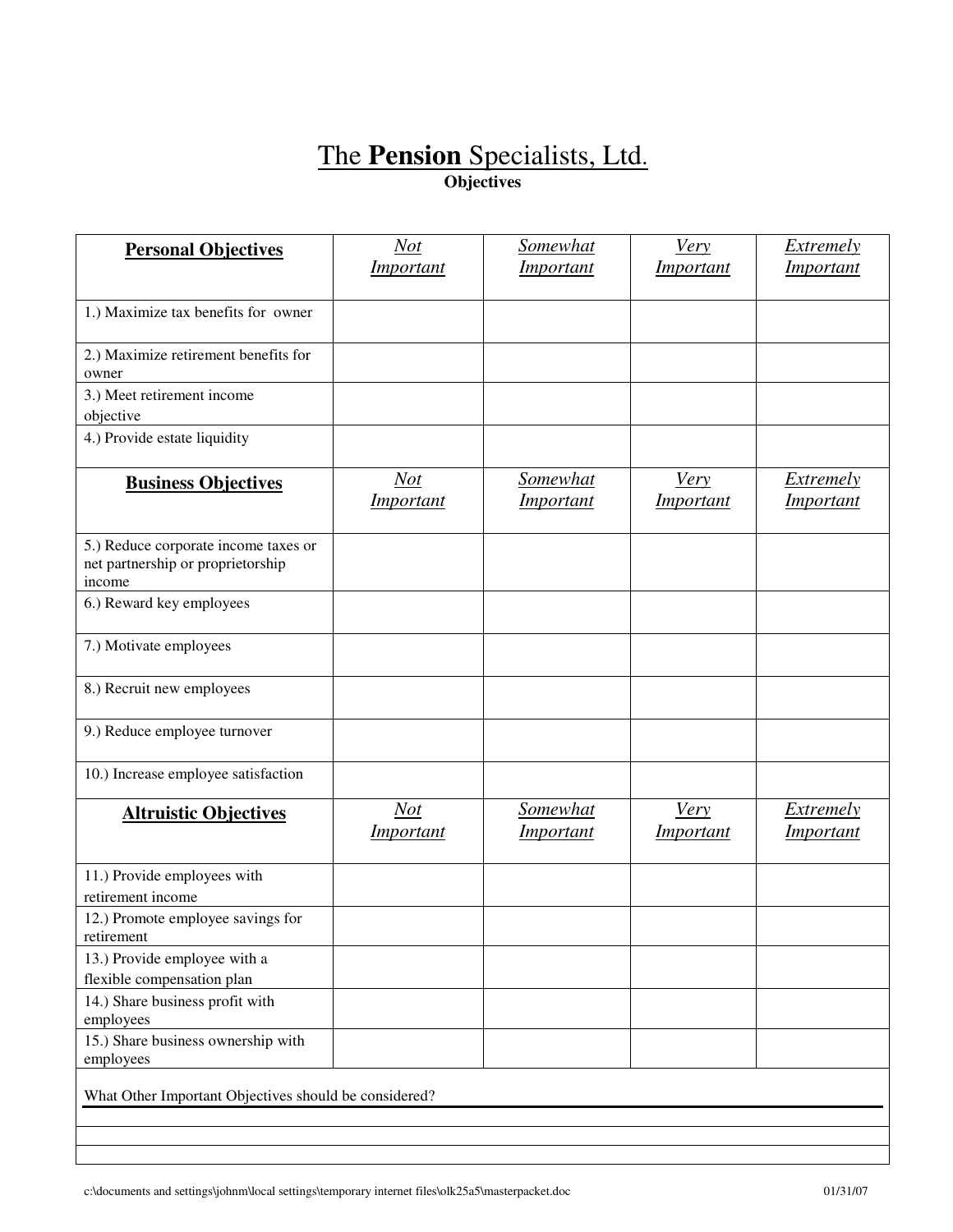**Objectives Continued** 

| <b>Financial Factors</b>              | Increasing | <b>Stable</b> | Declining | <i>Fluctuating</i> |
|---------------------------------------|------------|---------------|-----------|--------------------|
|                                       |            |               |           |                    |
| 16.) What has been the cash flow      |            |               |           |                    |
| Trend the past five years?            |            |               |           |                    |
| 17.) What has been the before-tax     |            |               |           |                    |
| Profit trend the past five years?     |            |               |           |                    |
| 18.) What is the outlook for the cash |            |               |           |                    |
| flow available for retirement plan    |            |               |           |                    |
| Contribution?                         |            |               |           |                    |
| 19.) What is the outlook for before   |            |               |           |                    |
| Tax profits?                          |            |               |           |                    |

What is the maximum amount the business could have afforded to contribute to a qualified plan for the last fiscal year?  $\frac{1}{2}$ 

What is the maximum amount the business could have afforded to contribute to a qualified plan for this fiscal year?  $$$ 

| <b>Regulatory Factors</b>                                               | <b>Extremely</b>                  | <b>Very</b>                  | <b>Somewhat</b>                                | <b>Not</b>                         |
|-------------------------------------------------------------------------|-----------------------------------|------------------------------|------------------------------------------------|------------------------------------|
|                                                                         | Objectionable                     | Objectionable                | Objectionable                                  | <b>Objectionable</b>               |
| 20.) Contribution for employees                                         |                                   |                              |                                                |                                    |
| 21.) Forfeiting the use of assets<br>until retirement                   |                                   |                              |                                                |                                    |
| 22.) Complying with federal<br>reporting and disclosure<br>requirements |                                   |                              |                                                |                                    |
| 23.) Incurring administration                                           |                                   |                              |                                                |                                    |
| 24.) Assuming fiduciary<br>responsibilities / liabilities               |                                   |                              |                                                |                                    |
| <b>Attitudinal Factors</b>                                              | <b>Extremely</b><br>Objectionable | <b>Very</b><br>Objectionable | Somewhat<br><i><u><b>Objectionable</b></u></i> | Not<br><i><b>Objectionable</b></i> |
| 25.) Making a commitment to<br>annual contributions                     |                                   |                              |                                                |                                    |
| 26.) Sharing business profits with<br>employees                         |                                   |                              |                                                |                                    |
| 27.) Sharing business ownership<br>with employees                       |                                   |                              |                                                |                                    |